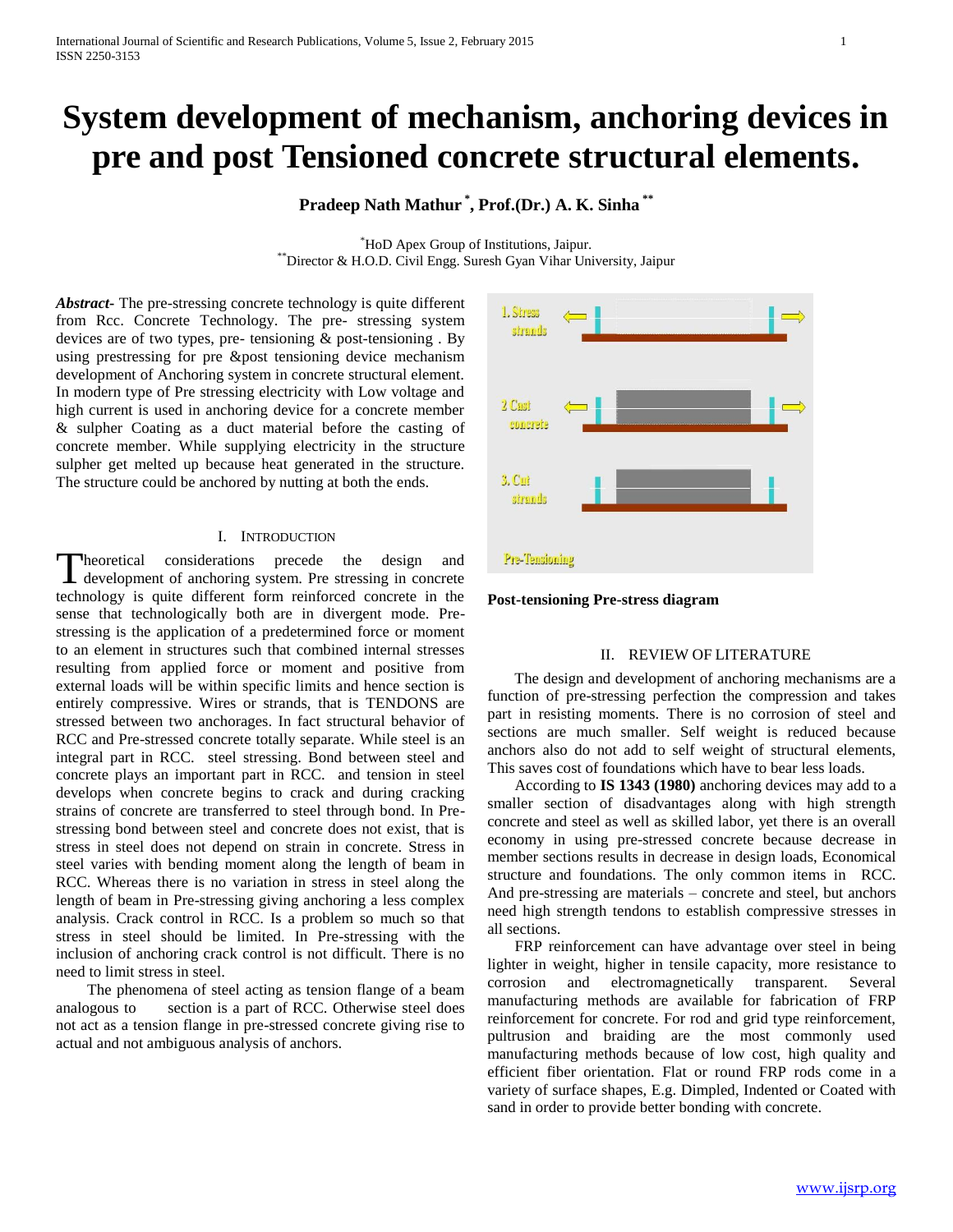**Taerwe et. al. (1992)** has considered that concrete is conventionally reinforced with steel bars and tendons. It is well known that the deterioration of concrete structures can mostly be attributed to corrosion of the reinforcing steel. This results from exposure to environments high in moisture and chlorides. Chlorides come from sources such as sea water or de-icing salts used in the winter time on bridges and parking garages.

 Coating the steel reinforcement with a layer of epoxy has been the most common method of several practices used for controlling corrosion some recent failures have left doubts about the dependability of epoxy coating protection. Galvanizing of steel reinforcement, another form of protective coating, is suspected of un satisfactory protection in chloride contaminated concrete, of impairing steel to concrete bonding & of causing hydrogen embritalment of pre-stressing tendons.

 **Nanny et.al. (1996)** concluded that ultimate load capacity is generally controlled by the anchor rather than the tendon itself, suggesting that anchor efficiency can be improved. It is explained that the three classes of anchor systems (That is wedge, resin potted and spike) offer advantages and disadvantages. The degree of complicity in terms of installation procedure varies for wedge type anchors, dry lubrication and sand coating on the two faces of the wedges are helpful. Protection of the tendon can be attained with a sleeve. High temperature did not adversely affect the performance of the system tested. Wedge anchor systems are suitable for pretensioning application.

 Spike anchors if used with dry fiber ropes may work relatively well. This system requires the longest setup time resulting from the combination of removal of the plastic sheath, combing and spreading of the individual fibers and proper placement of the spike with a uniform distribution of fibers all around it.

 For wedge anchors, grit should be present on the wedge surface to ensure proper gripping of the tendons. When comparing carbon stress tendons with Arapree tendons both of which utilize plastic wedges, the carbon stress system with applied grit does not show the slippage of the untreated Arapree wedges.

 For resin/Grout Potted anchors, failure may be due to pullout of the tendon from the resin/Grout anchor without rapture of the tendon however parabolic system may show shifting and erecting of the resin plugs. The plotted anchors are by for the easiest to setup for testing when pre-installed. The practical drawbacks include pre-cutting the tendons to length and curing time for the resin/Grout.

 **Lin & Ned (2001)** assert that in pre- tensioning, anchoring mechanism is not integral working part of structural element. However at the construction stage and/or manufacturing of pretensioning members, tendons are stretched by jacks and anchored at the ends. After concrete has set and hardened, the tendons are separated from anchors thereby imposing pre-stressing in the beam or structural elements. The system consists of two bulk heads anchored against the ends of a stressing bed. The tendons are pulled between the two bulk heads. A pre-stressing bed is used for casting usual units and possibly shorter units. It supports vertical reactions due to which pre-stressing of bent cables can be done. Hoyer system shall be analyzed. The anchoring devices for holding pre-tensioning strands to the bulkheads remain on the

wedge and friction principle. One common device consists of a split cone wedge, which is made from a tapered conical pin. The existing tapered conical pin is drilled axially and tapped & then cut in half longitudinally to form pair of wedges. The anchoring block has a conical hole in which tapered conical pin holes are strands. These grips can be used for single wires as well as for twisted wire strands. Alternately the pin is not drilled, but is cut in half longitudinally and the flat surface is machined and serrated. As a third option, quick release grips which are more complicated and costly, are used especially when wires are to be held in tension only for short periods. Another method, under study is to add mechanical end anchorages to the pre-tensioned wires. Dorland anchorage, consisting of clips, can be gripped to the tendons under high pressure and the edges of the clips can then be welded together at several points. In such mechanical anchorages, tendons of greater diameter can be permitted. In post-tensioning systems, mechanical pre-stressing, electrical prestressing by application of thermal energy and chemical poststressing by using expanding cement shall be the part of research.

## III. METHODOLOGY / LABORATORY WORK

 Some of the systems shall be studied, analyzed and verified in efficiency and strength so that minimum pre-stress losses occur. The first anchoring system FREYSSINET had quite useful advantages and yet needed improvement and / or additions and deletions. Other systems under study shall be Magnel Blaton, Gifford Udall (with two types of anchoring-plate anchorage and tube anchorage), PSC Mono wire system & Lee Mecall systems.

 Electric pre-stressing shall be experimented in which bars shall be stretched by means of heating using electrical energy. It shall be considered as a transition from RCC. to pre-stressing. Chemically pre-stressing or self stressing shall be experimented in which self stressing cement shall be used that expands chemically after setting and during hardening.

 Finally comprehension of theoretical nature of pre-stressing anchoring technology which is a significant part can be analyzed on rational basis and critical study of the existing devises modification there of as well as attempt towards development of better and efficient mechanisms will be a purposeful possibility. Role of welding shall be attempted and highlighted practically for strong grips.

## **Advantage of pre-stress concrete over RCC:**

- Complete section is in use hence smaller section is needed.
- Its shear resistance increased.
- It has more resistance to frutigue, impact and vibrations.

 **Electrical pre-stressing :-** This is modern type of prestressing. We use electricity for working of Anchoring device system. It is introduced by Biller & Carlson. For post-tensioning we use sulphar coating to cause duct material while casting with concrete. When electric current is passed

through the tendons it get heated up and sulphar coating is melted. The tendons ends as threaded & Nuted. By tightening them Anchoring of the section is achieved.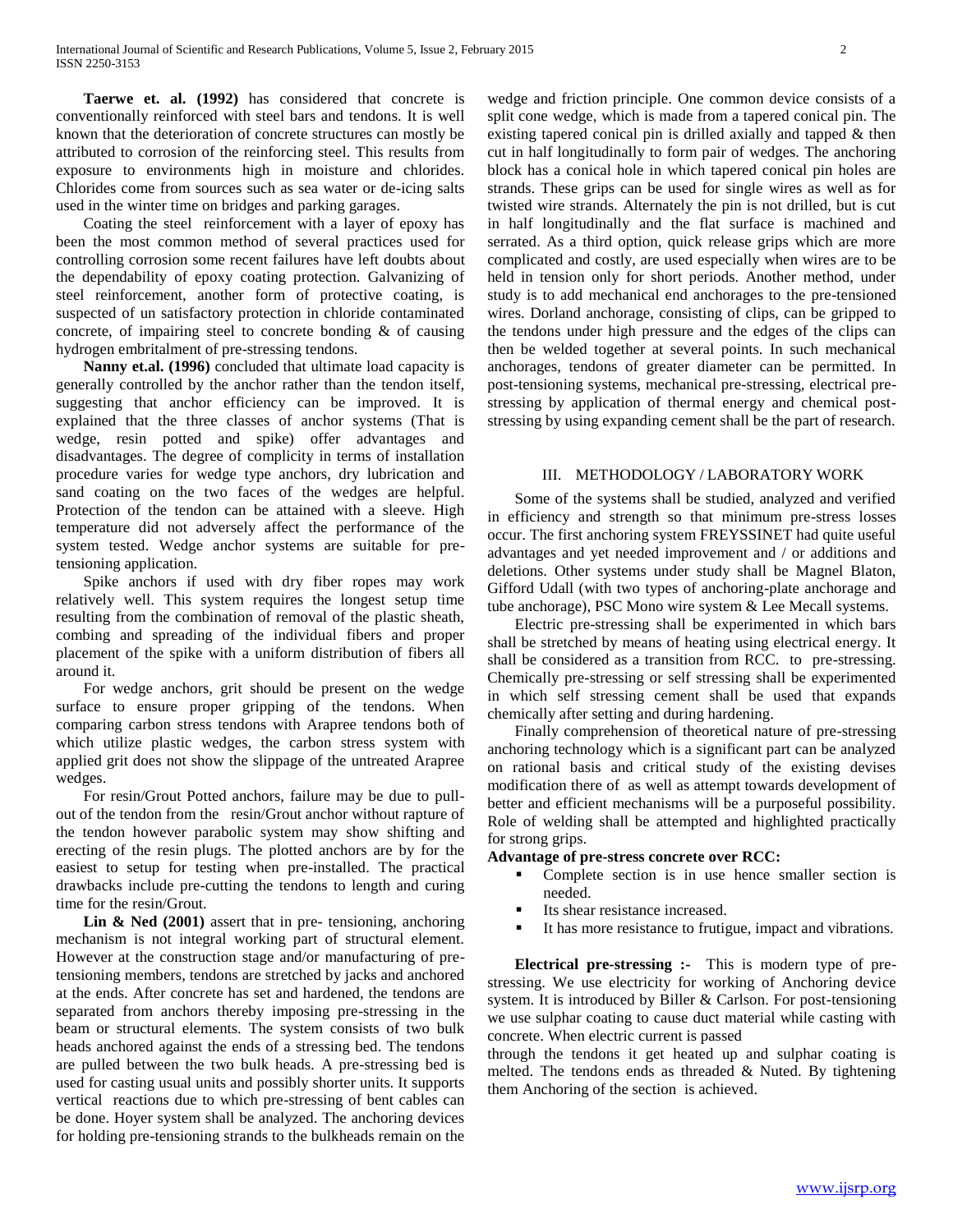# IV. PRACTICAL APPROACH

We consider for Fe-410 steel bar – 8mm ф

 The properties comes between cast iron and wrought iron. It is having property of getting hardened and tempered, also has 0.1%-1.1% of carbon & granular like structure.

Its sp. Gr.-7.85 & melting point between  $1300^{\circ}$  to  $1400^{\circ}$  C.

 The ultimate compressive strength is 180-350 MPa. &ultimate tensile strength is 310-700 MPa.

It is found to be tough, malleable and ductile in nature.

 The coating thickness of sulphar material forming a duct, on steel bar shall be considering - 0.5 mm.

 A mould is using to cast as a beam by concrete on coated steel bar. Mould is shown in figure below- dimensions 420x150x150 mm. cu.

 M15 Grade concrete having ratio1:2:4 is prepared of required workability then it is pored to fill the mould to cast required beam. After 24 hours it is taken out from mould &cured for 7 days The casted beam required is two for our experiment of same dimensions. The prepared beam as figured below-

 Now the base plate on both ends of beam is placed. Electric current is passed so that coating is malted  $\&$  at bars nuts are tightened at both sides so that required anchoring purpose is solved.



**FIGURE: Transverse test on pre-stress beam**



**FIGURE : Transverse test on RCC beam**



**Figure- Universal Testing Machine With Plotter & Hydraulic Load Dial**

# **Result –**

The Peak load of Pre-stress beam = 32.50 KN. The Peak load of RCC beam  $= 31.45$  KN.



#### **Beam with base plate and nut is shown in figure**

Heat generated about  $170^{\circ}$  C which causes sulpher to be melt & bars to elongated at this time we will tighten the nuts by using mechanical tools. Some losses will occur in beam after anchoring been done hence it needs 24 hours for further test . Now considering beam as simply supported & using UTM (Universal Testing Machine) as for calculation of bending moment.

 This process is applied for both the conditions that is flat &Transverse so that graphs may be made for both the conditions. Under UTM the distance between supports is fixed. Width, Thickness & Crosshead Travel is first found then Peak Load, Cross Head Travel at Peak &Transverse strength is found. *Plotter attached with UTM machine draw complete graph till start to specimen break.* 

### **Transverse Test Report is as under:**

**1)** Machine Model : TUE-C-1000. Machine Serial No. : 2009/50 File name : A4, CIVIL, UTM.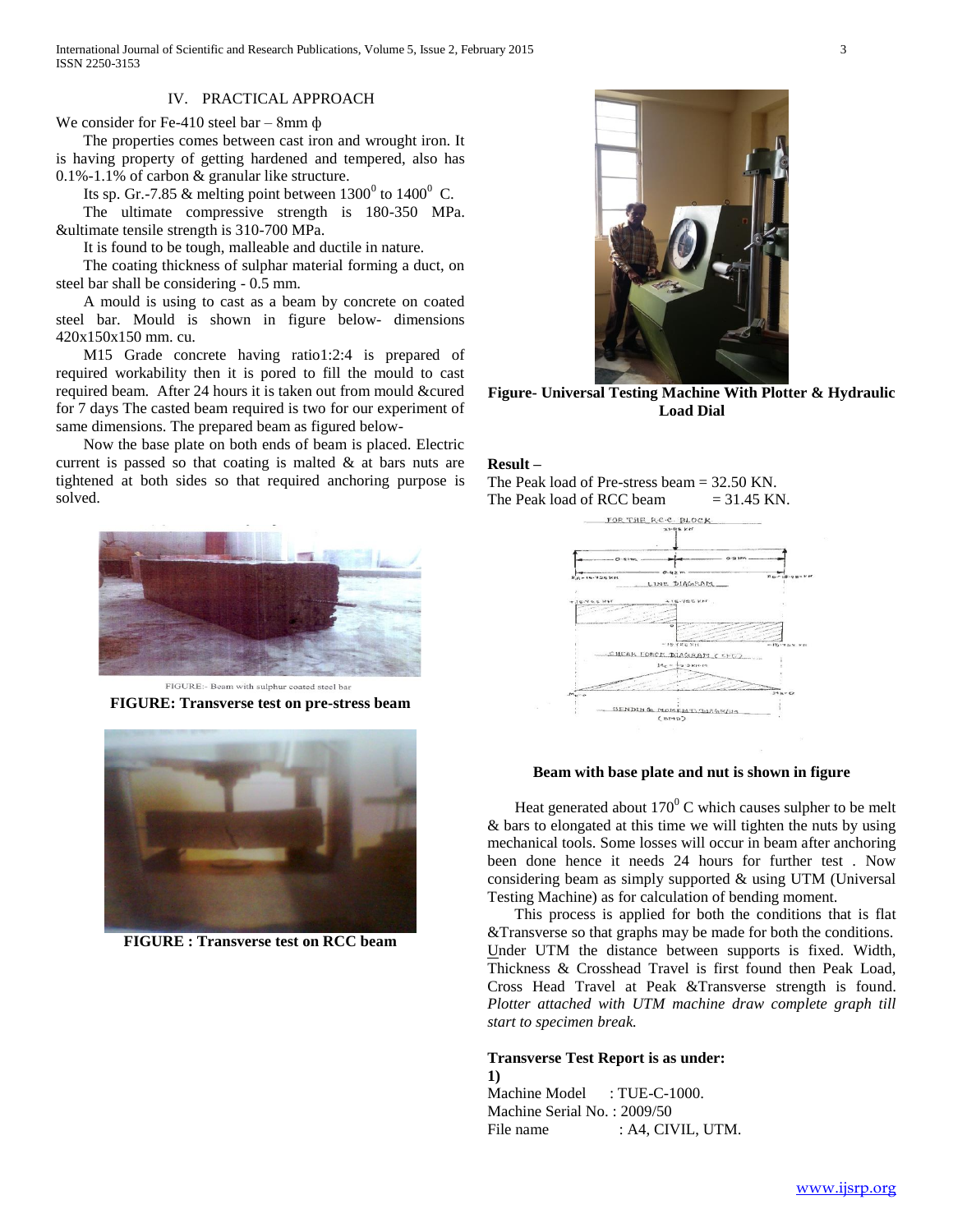| Material Type                       | : RCC Beam 1 (Pre-stress) |
|-------------------------------------|---------------------------|
| Distance between                    |                           |
| <b>Supports</b>                     | : 420.00 mm               |
| Width                               | $: 150.00$ mm             |
| <b>Thickness</b>                    | $: 250.00$ mm             |
| Max. Cross head                     |                           |
| Travel                              | $: 250.00$ mm             |
| Peak Load                           | $: 32.50$ KN.             |
| Cross head Travel                   |                           |
| at Peak                             | $: 11.20$ mm              |
| Transverse strength :06.07 $N/mm^2$ |                           |



**Transverse Test Report is as under: 2)** Machine Model : TUE-C-1000. Machine Serial No. : 2009/50 File name : A4, CIVIL, UTM. Material Type : RCC Beam 2 (Pre-stress)

| Distance between  |                                                                                                                                                                                                                                                                                                                                                                                                                              |
|-------------------|------------------------------------------------------------------------------------------------------------------------------------------------------------------------------------------------------------------------------------------------------------------------------------------------------------------------------------------------------------------------------------------------------------------------------|
| Support           | $:420.00$ mm                                                                                                                                                                                                                                                                                                                                                                                                                 |
| Width             | $: 150.00$ mm                                                                                                                                                                                                                                                                                                                                                                                                                |
| Thickness         | $: 250.00$ mm                                                                                                                                                                                                                                                                                                                                                                                                                |
| Max. Cross head   |                                                                                                                                                                                                                                                                                                                                                                                                                              |
| Travel            | $: 250.00$ mm                                                                                                                                                                                                                                                                                                                                                                                                                |
| Peak Load         | $: 32.50$ KN.                                                                                                                                                                                                                                                                                                                                                                                                                |
| Cross head Travel |                                                                                                                                                                                                                                                                                                                                                                                                                              |
| at Peak           | $: 11.20$ mm                                                                                                                                                                                                                                                                                                                                                                                                                 |
| $\mathbf{r}$      | $\mathbf{A} = \mathbf{A} + \mathbf{A} + \mathbf{A} + \mathbf{A} + \mathbf{A} + \mathbf{A} + \mathbf{A} + \mathbf{A} + \mathbf{A} + \mathbf{A} + \mathbf{A} + \mathbf{A} + \mathbf{A} + \mathbf{A} + \mathbf{A} + \mathbf{A} + \mathbf{A} + \mathbf{A} + \mathbf{A} + \mathbf{A} + \mathbf{A} + \mathbf{A} + \mathbf{A} + \mathbf{A} + \mathbf{A} + \mathbf{A} + \mathbf{A} + \mathbf{A} + \mathbf{A} + \mathbf{A} + \mathbf$ |

Transverse strength :06.07 N/mm<sup>2</sup>



**Transverse Test Report is as under:**

Machine Model : TUE-C-1000.

**3)**

| Machine Serial No.: 2009/50                  |                   |
|----------------------------------------------|-------------------|
| File name                                    | : A4, CIVIL, UTM. |
| Material Type                                | : RCC Beam 3      |
| Distance between                             |                   |
| Support                                      | $: 420.00$ mm     |
| Width                                        | : 150.00 mm       |
| Thickness                                    | $: 250.00$ mm     |
| Max. Cross head                              |                   |
| Travel                                       | : 250.00 mm       |
| Peak Load                                    | $: 31.45$ KN.     |
| Cross head Travel                            |                   |
| at Peak                                      | $: 2.20$ mm       |
| Transverse strength :05.87 N/mm <sup>2</sup> |                   |
|                                              |                   |



| 4) Machine Model : TUE-C-1000. |                   |
|--------------------------------|-------------------|
| Machine Serial No.: 2009/50    |                   |
| File name                      | : A4, CIVIL, UTM. |
| Material Type                  | : RCC Beam 4      |
| Distance between               |                   |
| Support                        | : 420.00 mm       |
| Width                          | $: 150.00$ mm     |
|                                |                   |
| <b>Thickness</b>               | : 250.00 mm       |
| Max. Cross head                |                   |
| Travel                         | $: 250.00$ mm     |
| Peak Load                      | $: 31.45$ KN.     |
| Cross head Travel              |                   |
| at Peak                        | $: 2.20$ mm       |
| Transverse strength            | :05.87 $N/mm^2$   |
| 40.0                           |                   |
| 36.0                           |                   |
| 32.0                           |                   |
| 28.0                           |                   |
| 24.0                           |                   |
|                                |                   |
| $^{20.0}_{\textrm{Load(kN)}}$  |                   |
| 16.0                           |                   |
|                                |                   |
| 12.0                           |                   |
| 8.0                            |                   |
| 4.0                            |                   |